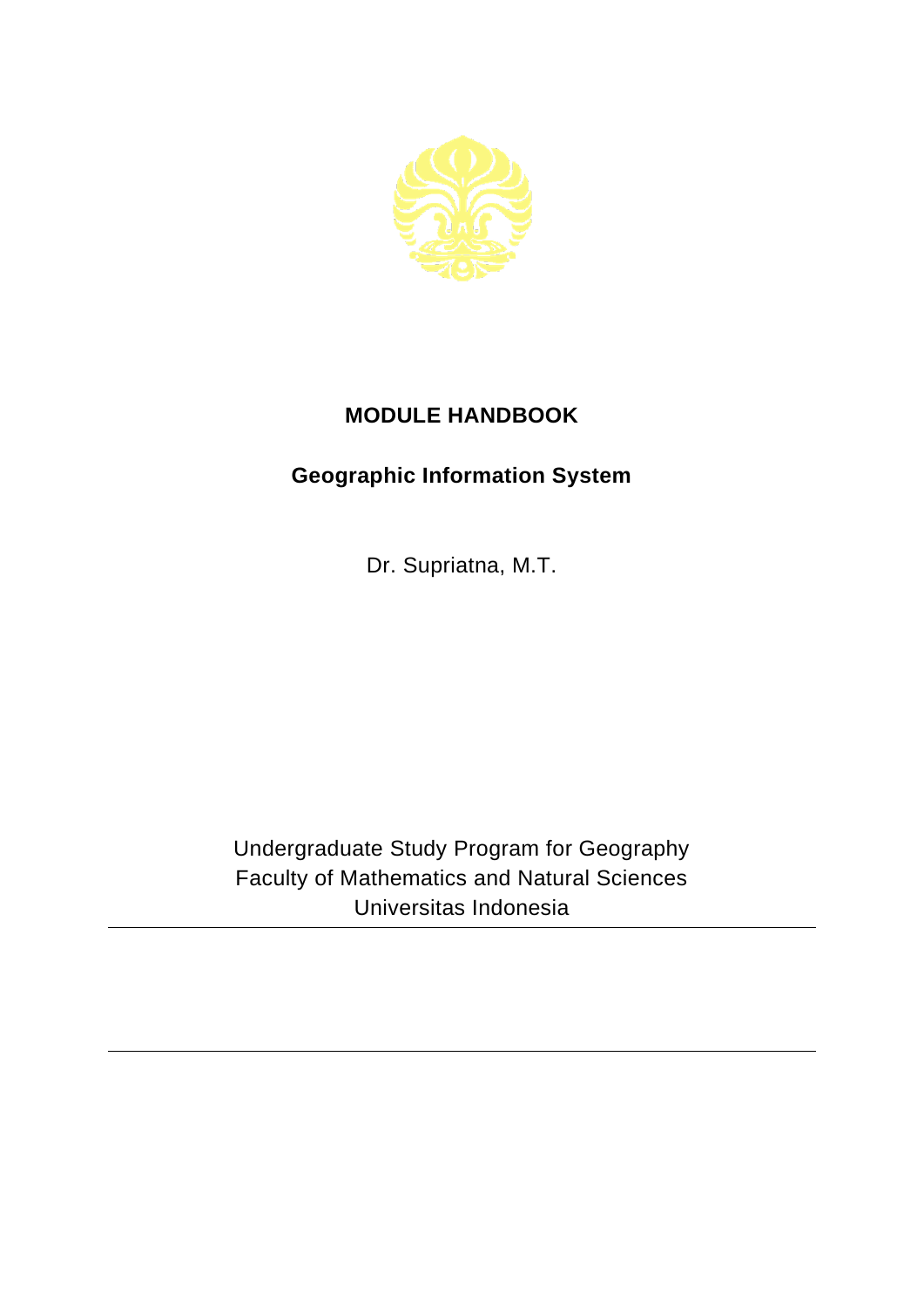| Module designation                                                 | Geographic Information System                                                                                                                                                                                                                                                                                                                                                                                                                                         |
|--------------------------------------------------------------------|-----------------------------------------------------------------------------------------------------------------------------------------------------------------------------------------------------------------------------------------------------------------------------------------------------------------------------------------------------------------------------------------------------------------------------------------------------------------------|
| Semester(s) in which the module is<br>taught                       | Fourth (4th) Semester                                                                                                                                                                                                                                                                                                                                                                                                                                                 |
| Person responsible for the module                                  | Dr. Supriatna, M.T.                                                                                                                                                                                                                                                                                                                                                                                                                                                   |
| Lecturer                                                           | Dr. Supriatna, M.T.<br>1.<br>Adi Wibowo, Ph.D.<br>2.<br>Riza Putera Syamsuddin, M.Si.<br>3.                                                                                                                                                                                                                                                                                                                                                                           |
| Language                                                           | Bahasa Indonesia                                                                                                                                                                                                                                                                                                                                                                                                                                                      |
| Relation to curriculum                                             | Compulsory                                                                                                                                                                                                                                                                                                                                                                                                                                                            |
| Teaching methods                                                   | Student-centered Learning and combination with Cooperative Learning                                                                                                                                                                                                                                                                                                                                                                                                   |
| Workload (incl. contact hours, self-<br>study hours)               | 1.<br>Lectures: 100 minutes per week per semester<br>2.<br>Assignment: 120 minutes per week per semester<br>Independent study: 120 minutes per week per semester<br>3.<br>Minutes x weeks x semester: 340 x 14 x 1 = 4760 minutes per<br>4.<br>semester<br>5.<br>Midterm Examination: 100 minutes per semester<br>6.<br>Final Examination: 100 minutes per semester<br>7.<br>Total workload per semester: 4950 minutes / 82 hours 40 minutes                          |
| Credit points                                                      | $2$ (two)                                                                                                                                                                                                                                                                                                                                                                                                                                                             |
| Required and recommended pre-<br>requisites for joining the module | Cartography<br>1.<br>Cartography Lab<br>2.<br><b>Remote Sensing</b><br>3.<br>Remote Sensing Lab<br>4.<br><b>Surveying and Mapping</b><br>5.<br>6.<br>Surveying and Mapping Lab                                                                                                                                                                                                                                                                                        |
| Module objectives/intended learn-<br>ing outcomes                  | Able to study and analyze the basic principles and analysis in<br>geographical information systems (sig), validate, identify and assess the<br>needs, benefits and uses of geographic information systems for the<br>purpose of making digital maps, as a spatial analysis tool and the basis<br>of the modeling and the basis of the sig application                                                                                                                 |
| Content                                                            | Introduction to Geography Information Systems<br>1.<br>The Concept of a Spatial Database<br>2.<br><b>Spatial Data Management</b><br>3.<br>The Concept of Topology<br>4.<br>The Concept of Geoprocessing<br>5.<br>Point analysis<br>6.<br>Line analysis (Network Analysis)<br>7.<br>Polygon Analysis (Map Overlay)<br>8.<br>Three-dimensional analysis (3D)<br>9.<br>10. Modeling in Geography Information Systems<br>11. Application in Geography Information Systems |
| <b>Examination forms</b>                                           | $\qquad \qquad \blacksquare$                                                                                                                                                                                                                                                                                                                                                                                                                                          |